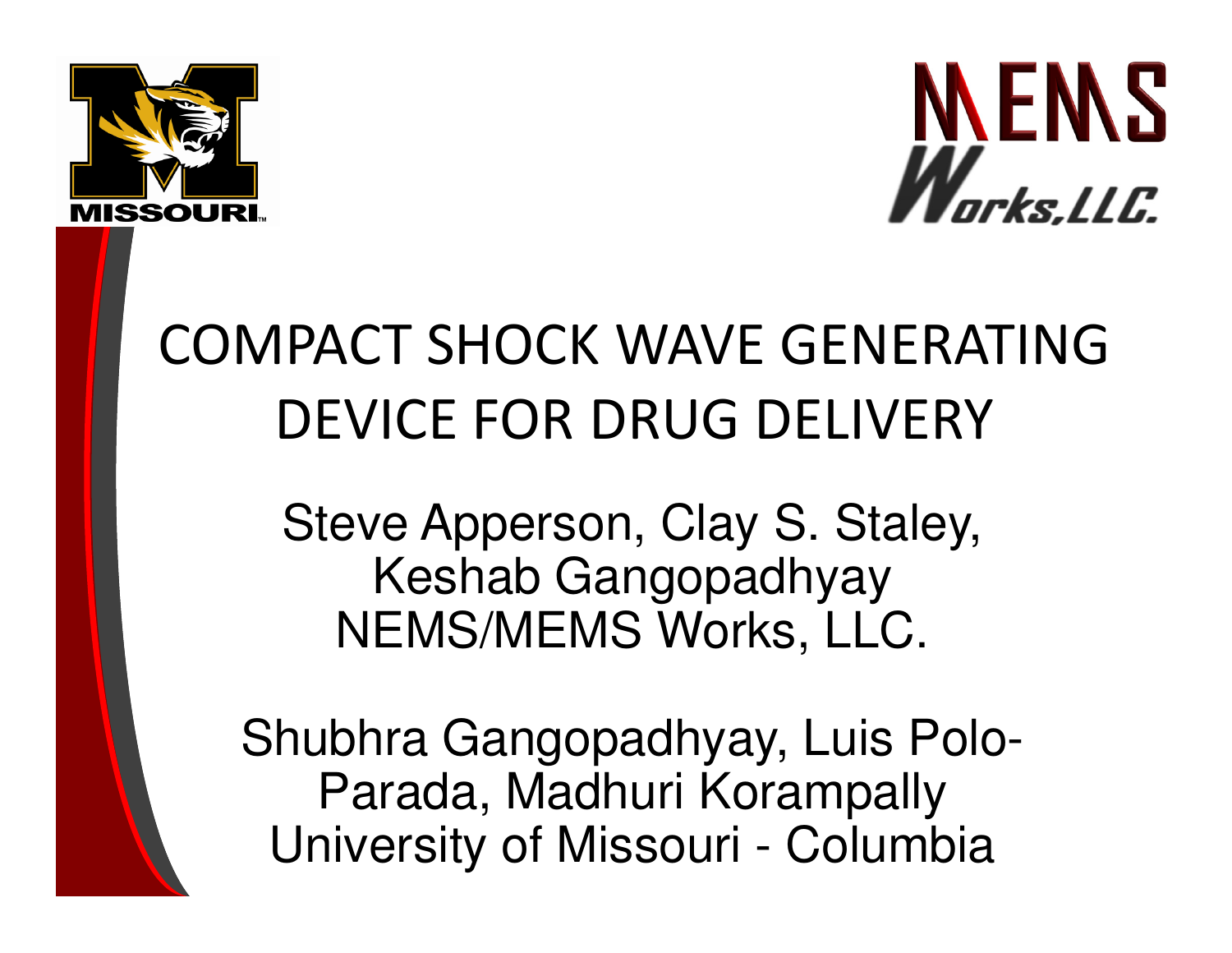

# The Technology



- • Micro-pyrotechnic device generates shock waves
	- Device contains a nanothermite reaction to produce shock waves■
- •The shock waves permeabilize cells
- Nanoparticles, proteins, DNA, etc. are delivered inside cells •
- • Specially designed nanoparticles can carry imaging markers or antibodies and target specific cell types
- The nanoparticles carry material to allow•
	- Cell destruction
	- **EXEC C** Genetic modification ■
	- Cell imaging



#### Shock WaveDelivery Process



Cells transfected with fluorescent protein

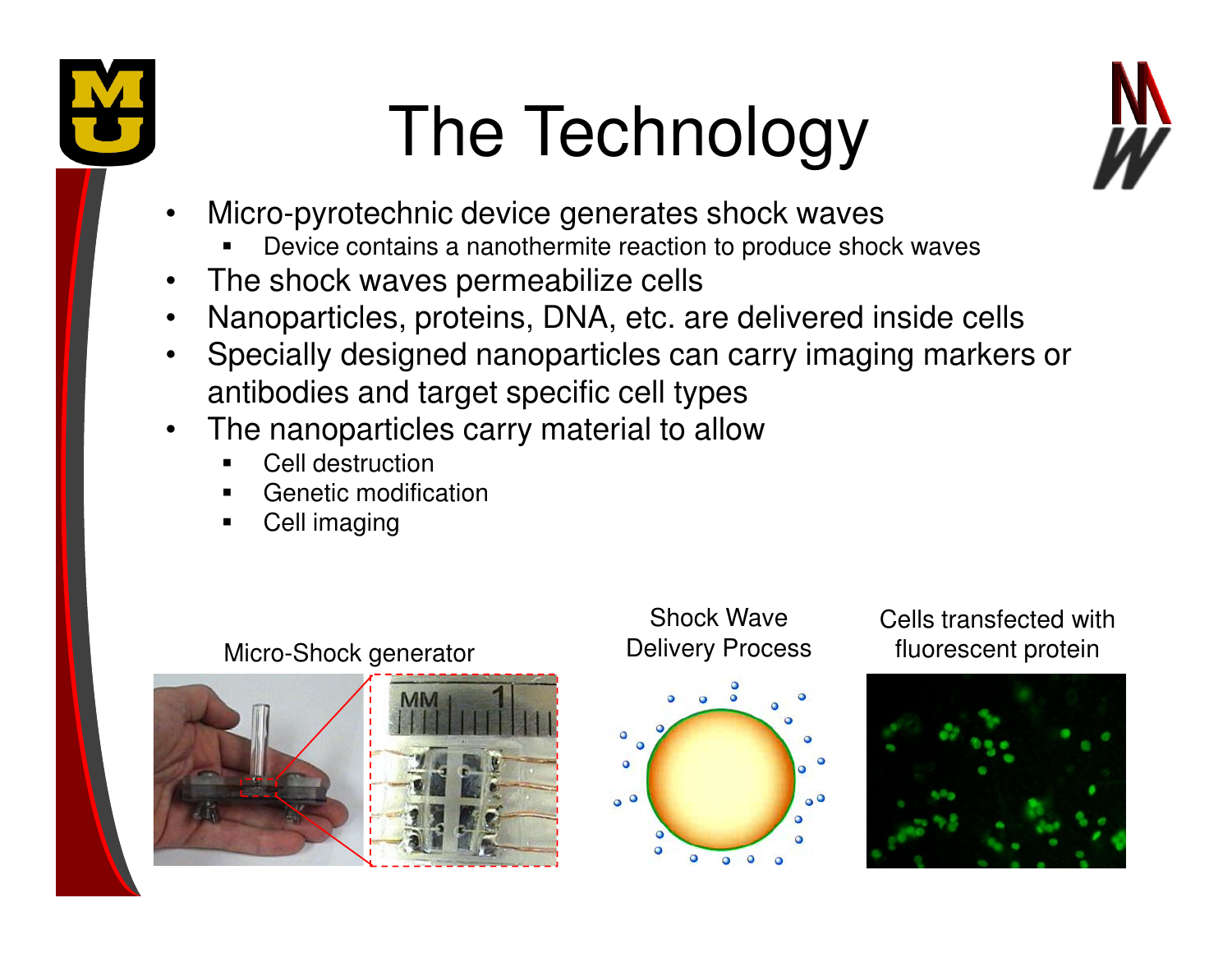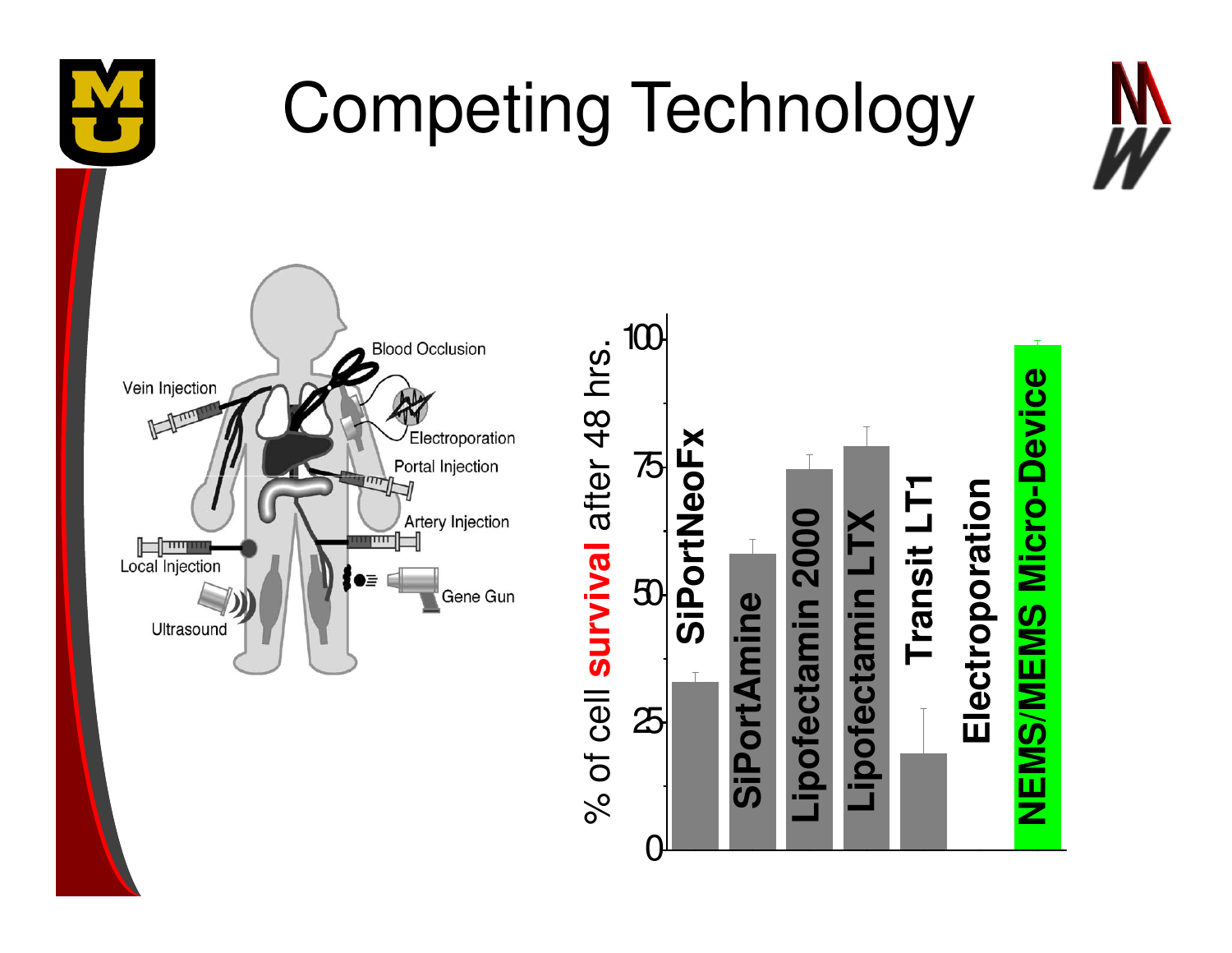

### Unique Selling Points and Product **Positioning**



- $\bullet$  Unique synthesis capabilities:
	- $\blacksquare$ Nanoscale synthesis and assembly
	- **Integration with microfabrication techniques** ■
- •The system can be tuned for wide range of applications
- • The system can be applied to individual cell suspensions and/or bulk tissue samples
- User-friendly, hand-held and inexpensive
- $\bullet$  Nanoenergetics and organosilicate nanoparticles are patented technology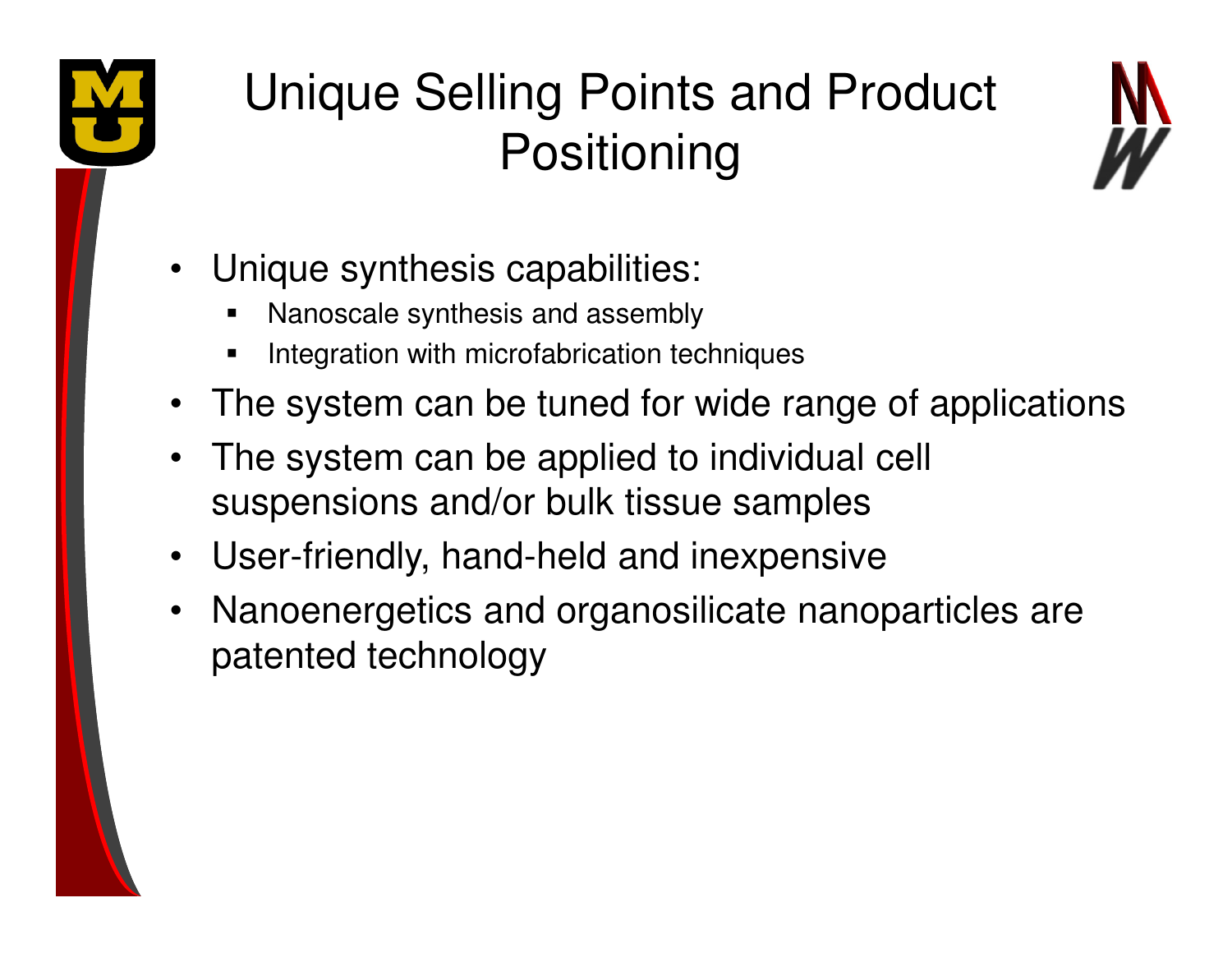

# Market Opportunity



- •Medical equipment manufactures
- •Medical hospitals
- Animal laboratories
- Plant & crop biotech. research community
- • Gene transfer and transfection market:
	- Current Market estimated ~\$10billion
	- ٠ Transfection tools represent ~25% of the market
	- All reports project growing market (20-30% per year)
	- Expanding demand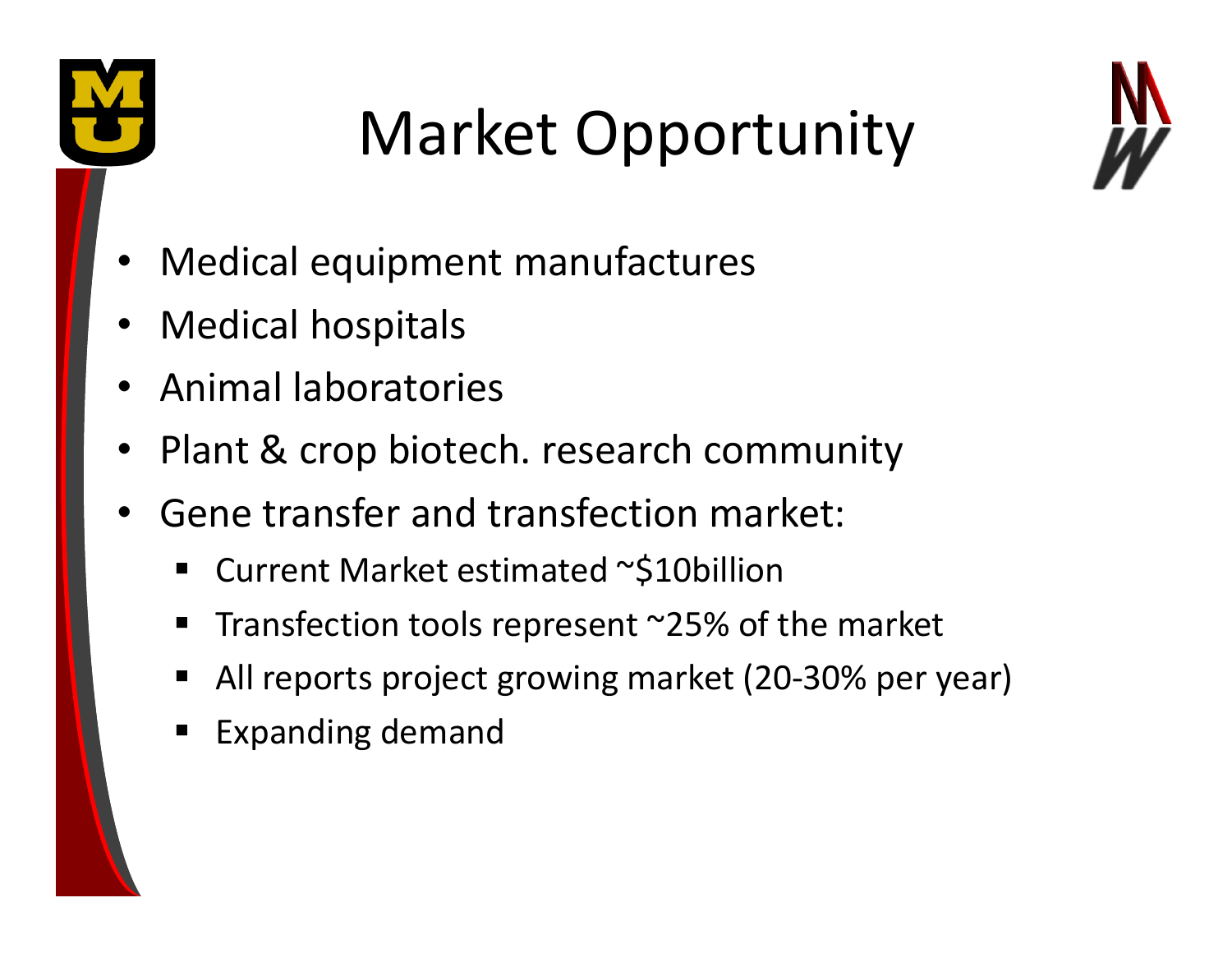

# Competitive landscape, Barrier to Entry



#### •IP Protection on core technology

- П University of Missouri holds IP
- **NEMS/MEMS** have exclusive license on several patents п
- • Patents pending :
	- П **Preferred nanoenergetic formulation (approved)**
	- $\blacksquare$ Micro-device for shock-wave particle delivery (pending)
	- ш Synthesis of unique Organosilicate Nanoparticles with large surface area and applications thereof (approved)

### **NEMS/MEMS has the freedom to operate**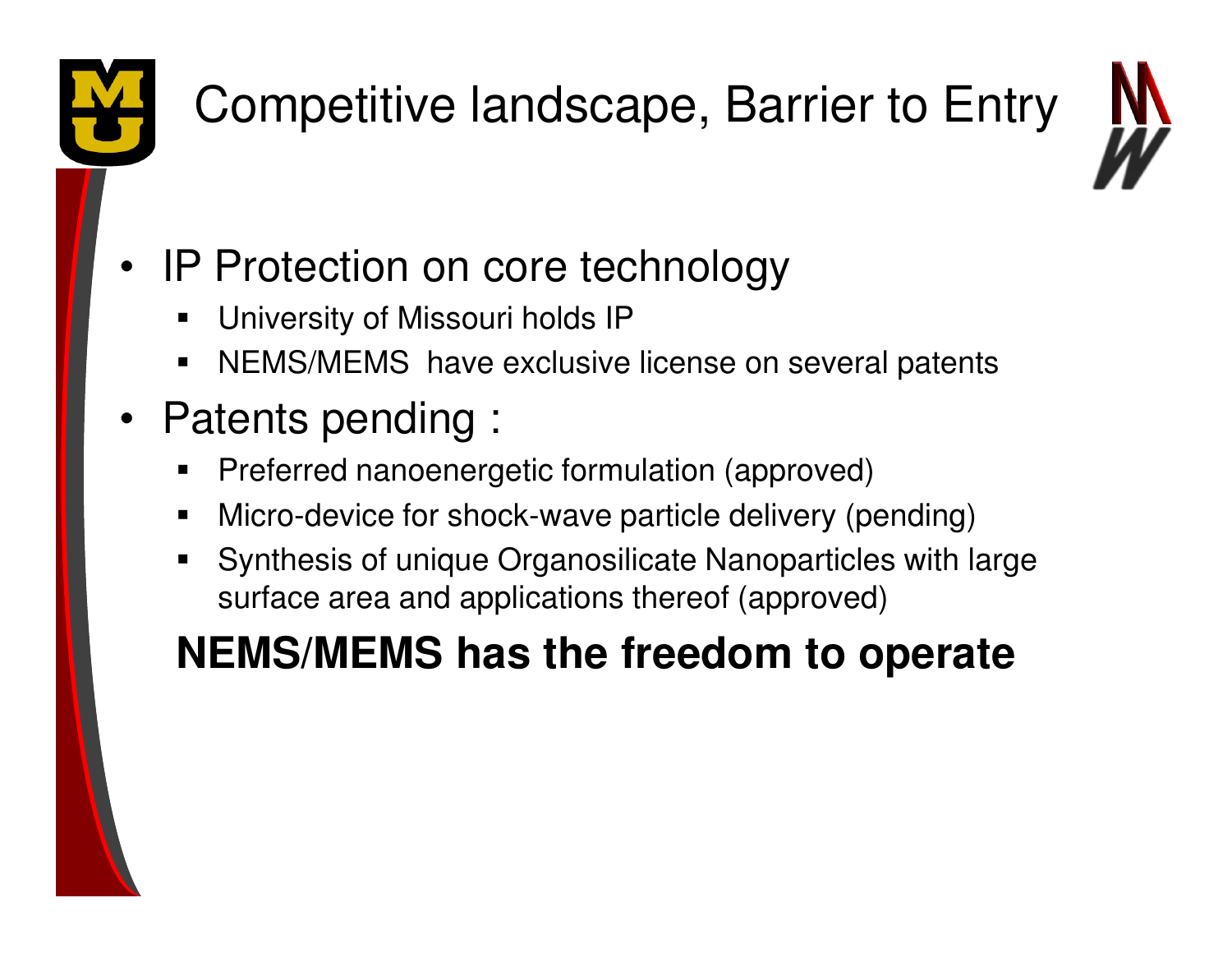# Commercialization Strategy



- Continue to leverage government sponsored research to advance development
- Identify strategic alliances and licensing of technology
- Form new ventures to attract private equity investment to complete commercialization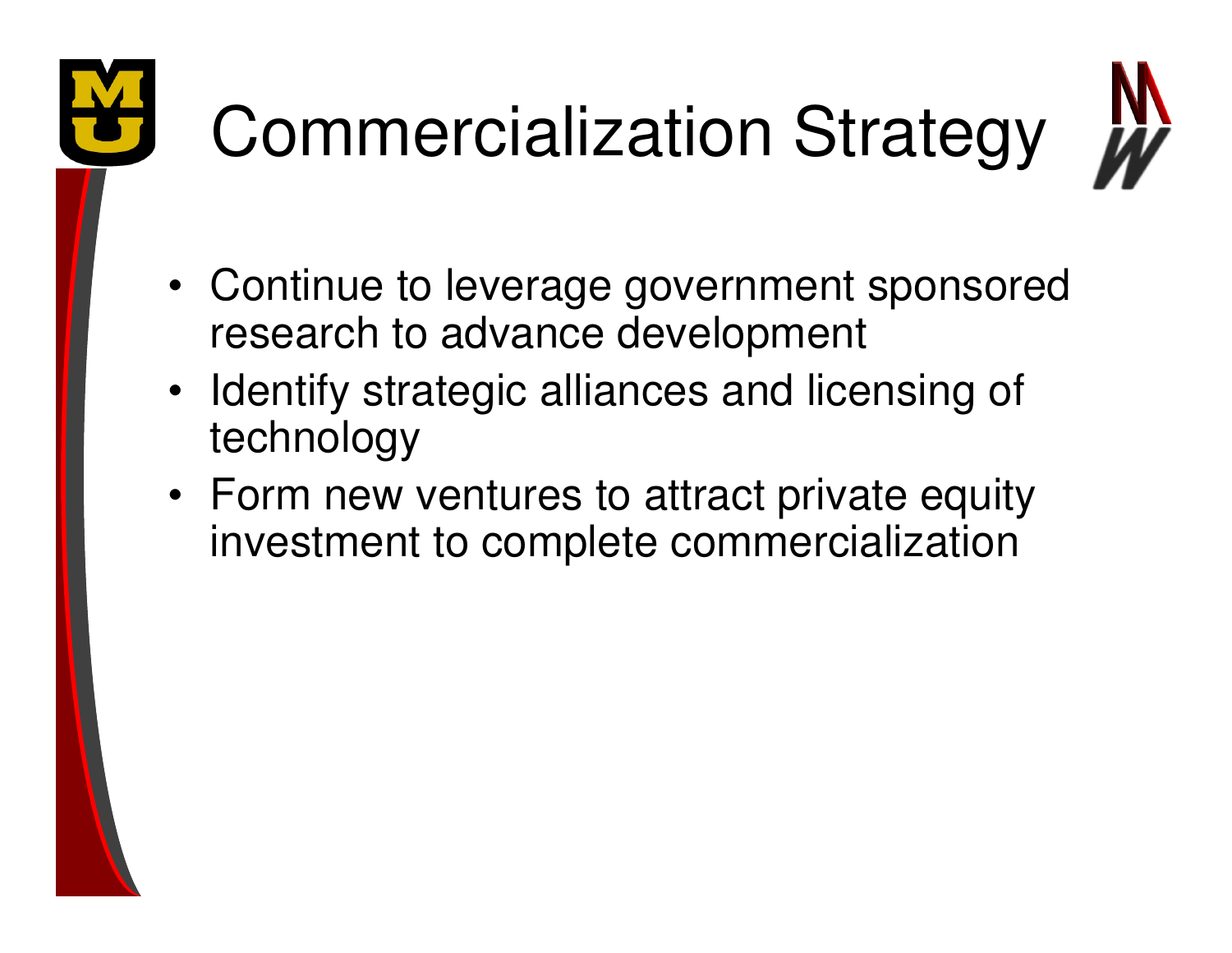

### DEAL SOUGHT(Investor value proposition)

- • Funds for prototype advancement
	- Improve fabrication techniques, performance and reliability
	- Amount needed: ~\$2 million/ 2 years
- After 2 years, prototype will be ready for mass production
	- Production will be subcontracted initially
	- In-house production line will be developed
- Return on Investment (ROI)
	- **Appropriate level of equity**

### **FLEXIBLE DEAL-partnership, licensing, equity share, availability of expertise**

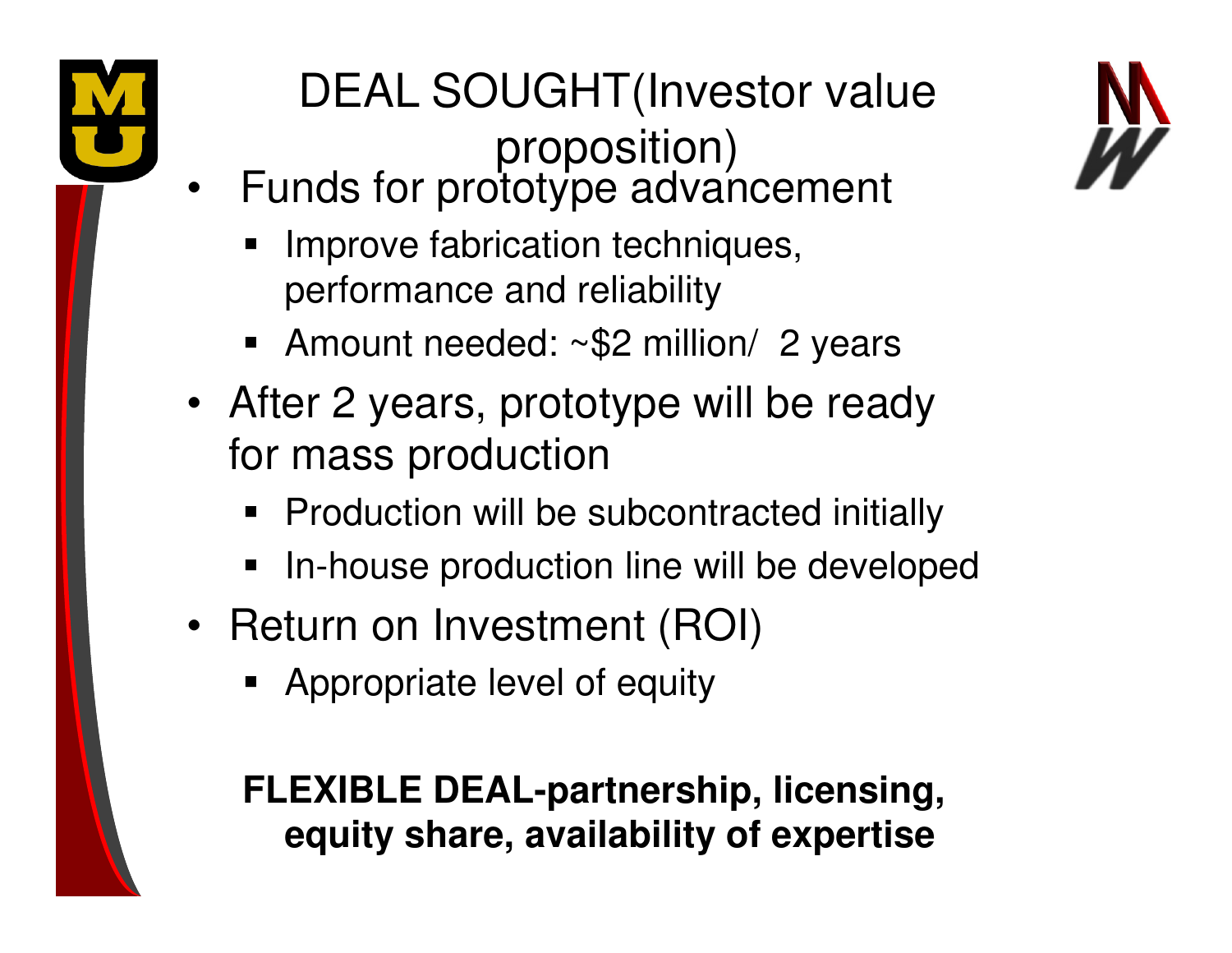

# Science Team



### **NEMS/MEMS WORKS LLC.**

**Dr. Keshab Gangopadhyay,** President and CEO**Dr. Steven Apperson,** Vice President of R&D**Mr. Clay S. Staley,** Researcher

### **University of Missouri**

**Dr. Shubhra Gangopadhyay,** LaPierre Professor, Electrical Engineering **Dr. Luis Polo-Parada,** Assistant Professor, Medical Pharmacology & Physiology**Ms. Madhuri Korampally,** Graduate Student , Electrical Engineering**Dr. Raj Thiruvengadathan,** Research Assistant Professor, Electrical Engineering

### **University of Missouri Support Centers**

 **Gregg Scheller,** Director of Entrepreneurship, College of Engineering**Wayne McDaniel,** Technology Management & Industry Relations**Brett Maland,** Technology Management & Industry Relations**Jim Gann,** University Center for Innovation & Entrepreneurship

Energy





Nanoelectronics Nano-biosensors Lab-on-chip